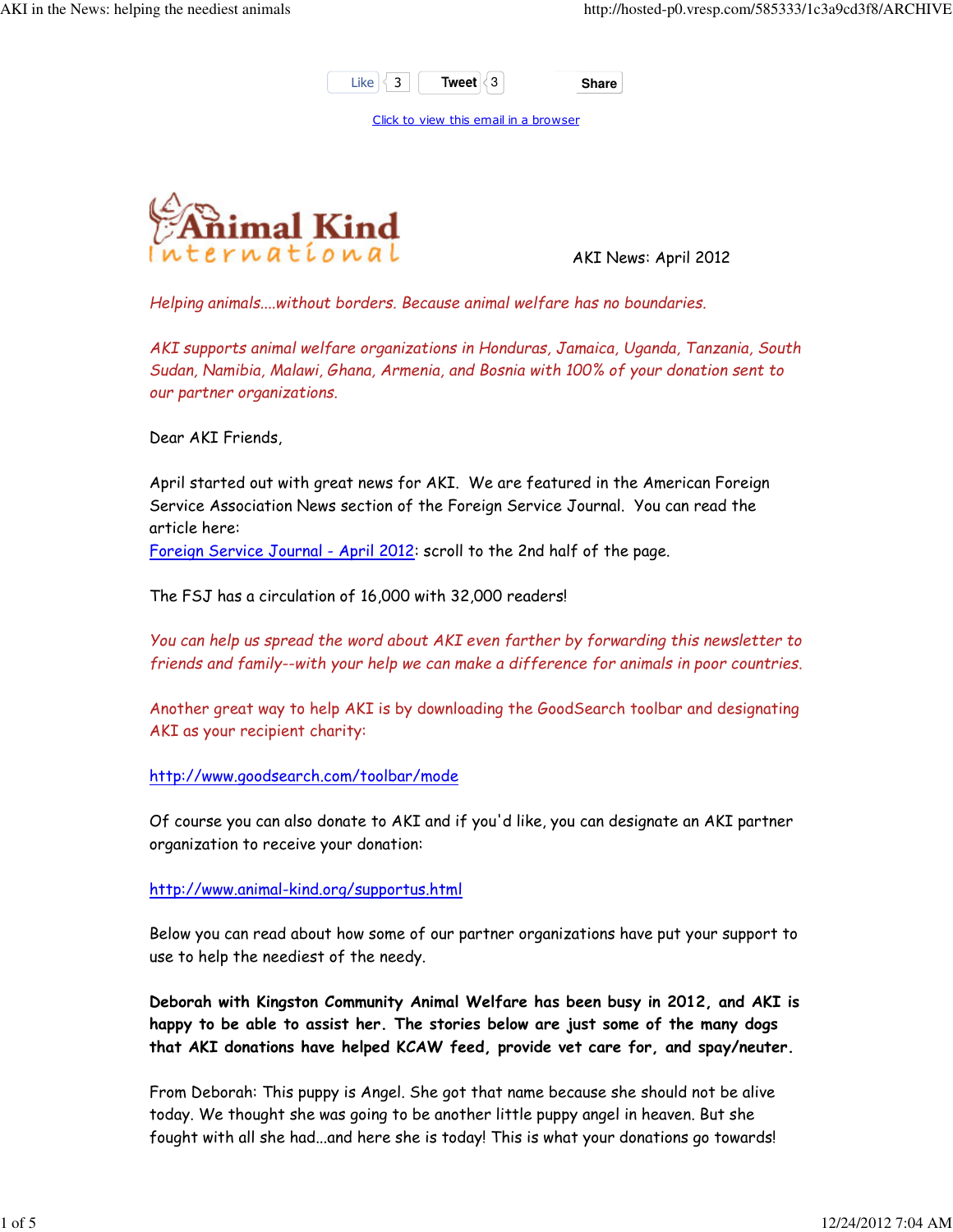

Also from Deborah: This is BOB (below). I found him by the side of the road falling down from sheer weakness. He was starving so badly he could hardly stand so when he tried to 'run away' from me I said, " come here boy you know you're not going anywhere." Near to death as Bob was, he still tried to bite me, but in slow motion! A total stranger riding his bicycle past us, stopped and helped me catch him and put him in the van. He is doing better but he still is afraid of being touched. He's grateful to AKI for his hearty meals!





This picture from Deborah wins our cute puppy prize for 2012! Deborah tells us: I picked them up from an abandoned house near where I live. Can't catch the mummy dog, this is her second batch! Going to have to outsmart her, but it's not easy outsmarting street dogs, they employ every bit of smarts to survive man's cruelty. But I won't give up. I have 3 months till they breed again.

AKI donors can help Deborah and KCAW to care for Kingston's street dogs.

## TAWESO has used funds sent by AKI to help the donkeys of Tanzania.

During the first two months of 2012, thanks to AKI support, the TAWESO team was able to travel

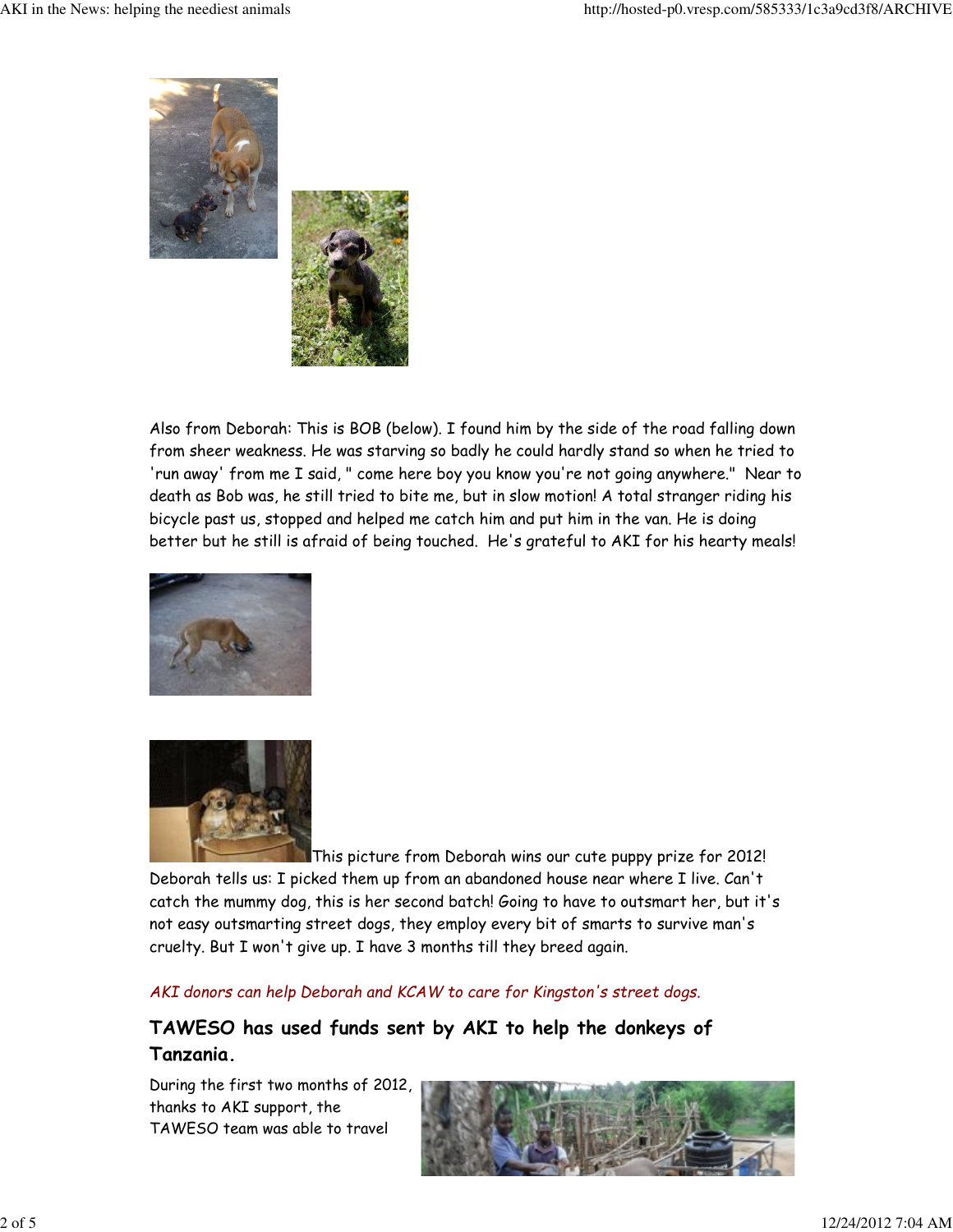from Dar es Salaam to Mpwapwa and back to Dar to assist TAWESO's local donkey welfare programme staff. AKI funds were also used to purchase ivermectin (against bot and worms). Dr. Thomas told us of the priorities for the donkey progamme: The very useful items are Ivermectin paste (de-wormer)@ US\$ 20.00, Fly repellant @ US\$



10.00, Saddle pack harness @US\$ 50.00 and Anti-tetanus@US\$ 5.00. We need many units because of the large population of donkeys we help. Mpwapwa district has about 100,000 donkeys at present so the support will be of much help to many suffering donkeys in this central part of Tanzania.

## AKI \$\$ built a cat condo for Helping Hands for Hounds of Honduras!

From 2011 AKI holiday donations for HHHH, Pilar was able to build this kitty condo, currently housing 7 rescue cats. AKI holiday funds were also used to purchase dog and cat food, cat litter, and medications, and to spay/neuter four animals living at Pilar's sanctuary (who are now available for adoption).



Besides assisting our partner organizations--as we always do--to meet their needs, during 2012, with your help, AKI also plans to:

- **•** Support Bosnia Animal Foundation's capture, vaccinate, neuter, and release project in Bihac (Bosnia). BAF just received final permissions for the Bihac project and they are planning to fix around 500 animals during April. Shooting will no longer be the answer for population control.
- Repair the drainage problems at the Save the Animals' shelter in Yerevan, Armenia so the dogs can be kept dry and comfortable and so that visitors to the shelter can have a more pleasant experience!
- Contribute to the construction of the Lilongwe SPCA's quarantine and puppy kennels, cattery, and dip tank.
- Continue to support Uganda SPCA's community spay/neuter initiatives. During the most recent campaign, AKI funds covered the cost of ten spay/neuters---these were all community dogs, each of whom--if not s/n'd--could have produced over 100 puppies in a lifetime. [Below, the USPCA vet, Dr. Alex, works with his assistant to spay a community dog.]

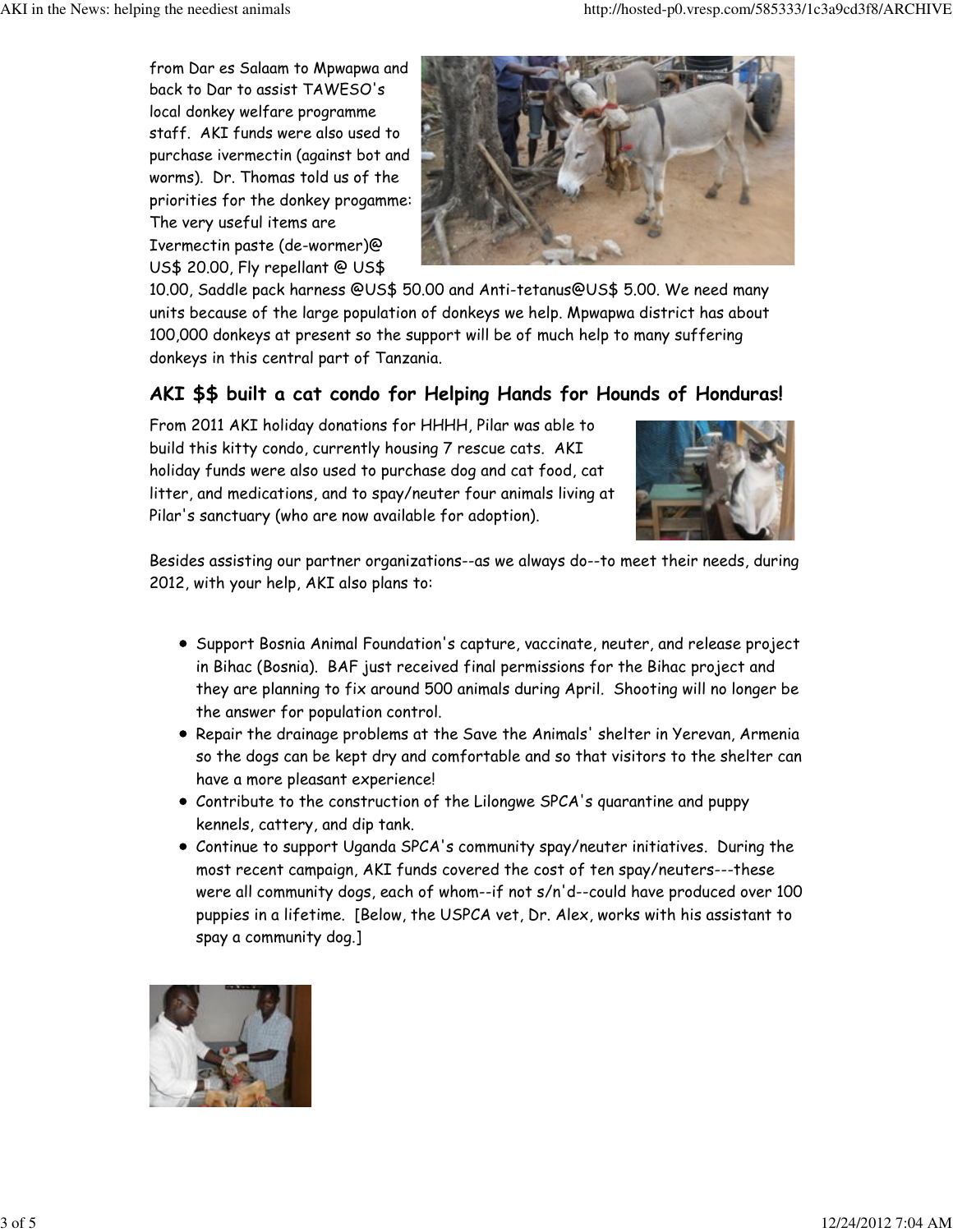- Help the Ghana SPCA get back on its feet--Ghana needs an SPCA! The GSPCA is the only animal welfare organization in Ghana.
- Continue to help Namibia's rural SPCAs--AKI is the only external source of assistance for these small, struggling organizations, who cover so much territory, with so few resources, and care for many animals. Walvis Bay and Luderitz (Namibia) SPCAs are two examples of the dedication it takes to keep a small, isolated organization (as compared to most of our animal welfare organizations in the US) functioning (message below from Edith with Walvis Bay SPCA, and below that, from Elize with Luderitz):

Edith: OUR PITBULL FIGHTING CASE WHICH WE REPORTED 2 YEARS AGO EVENTUALLY CAME TO AN END,WE WERE IN AND OUT OF COURT AND ABOUT 5 MONTHS AGO THE WHOLE CASE WAS KICKED OUT OF COURT AND THE OWNER CAME WITH A COURT ORDER TO THE SPCA WHICH SAID WE MUST GIVE HIS ANIMALS BACK,WE REFUSED AND WITH THE HELP OF THE POLICE REOPENED THE CASE AND STARTED ALL OVER AGAIN. WELL LAST WEEK MONDAY WAS OUR FINAL DATE IN COURT. UNFORTUNATELY THE OWNER OF THE ANIMALS WAS NOT FOUND GUILTY BECAUSE WE COULD NOT PROOF WITHOUT REASONABLE DOUBT THAT HE WAS ON THE SCENE WHEN HIS DOGS WERE USED FOR FIGHTING. BUT WE WON ANYWAY. THE JUDGE DECIDED WITH ALL THE PICTURES, REPORTS, CDS, AND WITNESSES WE HAD HE CANNOT GET HIS ANIMALS BACK. TWO OF THE SMALLER PITBULLS (MALE AND FEMALE) GOT A WONDERFUL HOME. HAVE A WONDERFUL WEEKEND. WILL KEEP YOU UPDATED.

Elize: SPCA Luderitz got about 10 dogs in last month and 6 cats of which 4 were baby kittens which had to be raised with a bottle. The Vet was here yesterday and sterilised 18 animals. The Vet comes from Keetmanshoop. I will try to get him in next month again as we struggle here in Luderitz to get a Vet here.

These small rural organizations in Namibia have no one else to rely on for support! Please help AKI build them into sustainable entities so they can continue to help animals in need.

Thank you all very much for your continued support, and we are grateful for your help during 2012!

Karen Menczer Executive Director & the AKI Board

Click here to forward this email to a friend